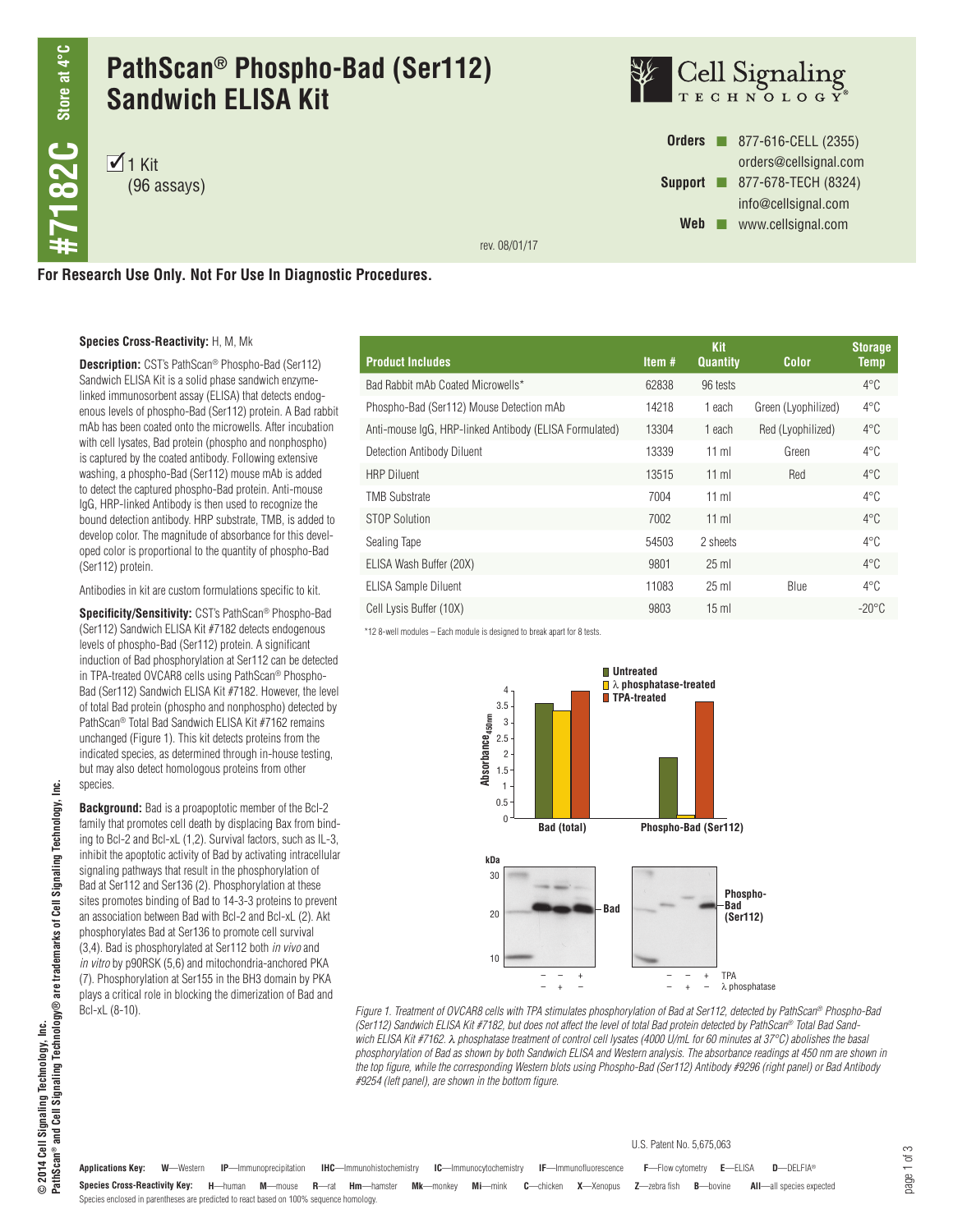



#### **Background References:**

(1) Yang, E. et al. (1995) *Cell* 80, 285-291. (2) Zha, J. et al. (1996) *Cell* 87, 619-628. (3) Datta, S.R. et al. (1997) *Cell* 91, 231-241. (4) Peso, L. et al. (1997) *Science* 278, 687-689. (5) Bonni, A. et al. (1999) *Science* 286, 1358-1362. (6) Tan, Y. et al. (1999) *J. Biol. Chem.* 274, 34859-34867. (7) Harada, H. et al. (1999) *Mol. Cell* 3, 413-422. (8) Tan, Y. et al. (2000) *J. Biol. Chem.* 275, 25865-25869. (9) Lizcano, J. et al. (2000) *Biochem. J.* 349, 547-557. (10) Datta, S. et al. (2000) *Mol. Cell* 6, 41-51.



*Figure 2. The relationship between the protein concentration of lysates from untreated and TPA-treated OVCAR8 cells and the absorbance at 450 nm is shown. Cells were serum-starved overnight and then treated with 200 nm TPA for 30 min. at 37°C.*